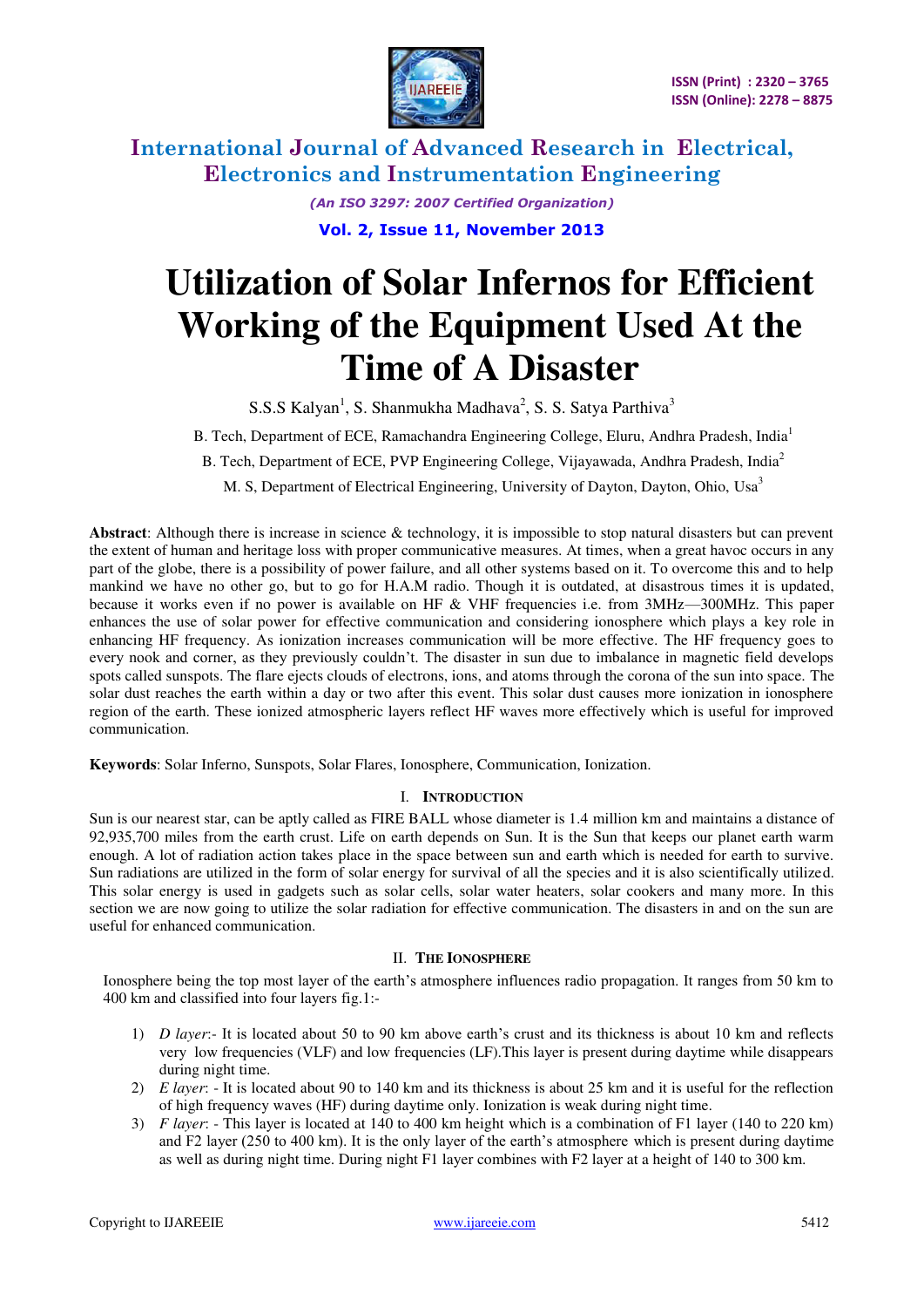

*(An ISO 3297: 2007 Certified Organization)*  **Vol. 2, Issue 11, November 2013** 



*Fig 1: Ionospheric Effects on Radio Wave Propagation* 

#### III. **SUNSPOTS AND SOLAR INFERNOS**

#### *A. Sunspots*

Sunspots are temporary phenomena on the photosphere of the sun that appear visibly as dark spots compared to surrounding region. Like magnets they also have two poles. These sunspots can expand and contract and move along with the photosphere of the sun can be as large as 80,000 km in diameter making the larger ones visible from the earth without the aid of telescope.



*Fig 2: Sunspots* 

Temperature on the sun is non-uniform. It has different temperatures at different regions. One of the reasons for the formation of spot is, intense magnetic activity developed at reduced surface temperatures as in fig.2. Another reason for the formation of sunspots depends on solar rotation. Sun's rotation is also non uniform. When compared to poles equator rotates very fast and this rotation is called Differential Sun's Rotation (DSR) or Differential Solar Rotation.

Due to this differential rotation, sunspots and many other solar activities are formed. These sunspots generally vary every 11 years a cycle and currently we are in  $24<sup>th</sup>$  Cycle. It is difficult to count the accurate number of sunspots present on sun but the average number of sunspots are observed each day by Smoothed Sunspot Number i.e. SSN number. Temperatures in the dark spots vary about 3700 K (compared to 5700 K for the surrounding photosphere). They typically last for several days, although very large sunspots may last for several weeks. The differential Solar Rotation can be compared to a Rubix Cube as shown in the fig 3:-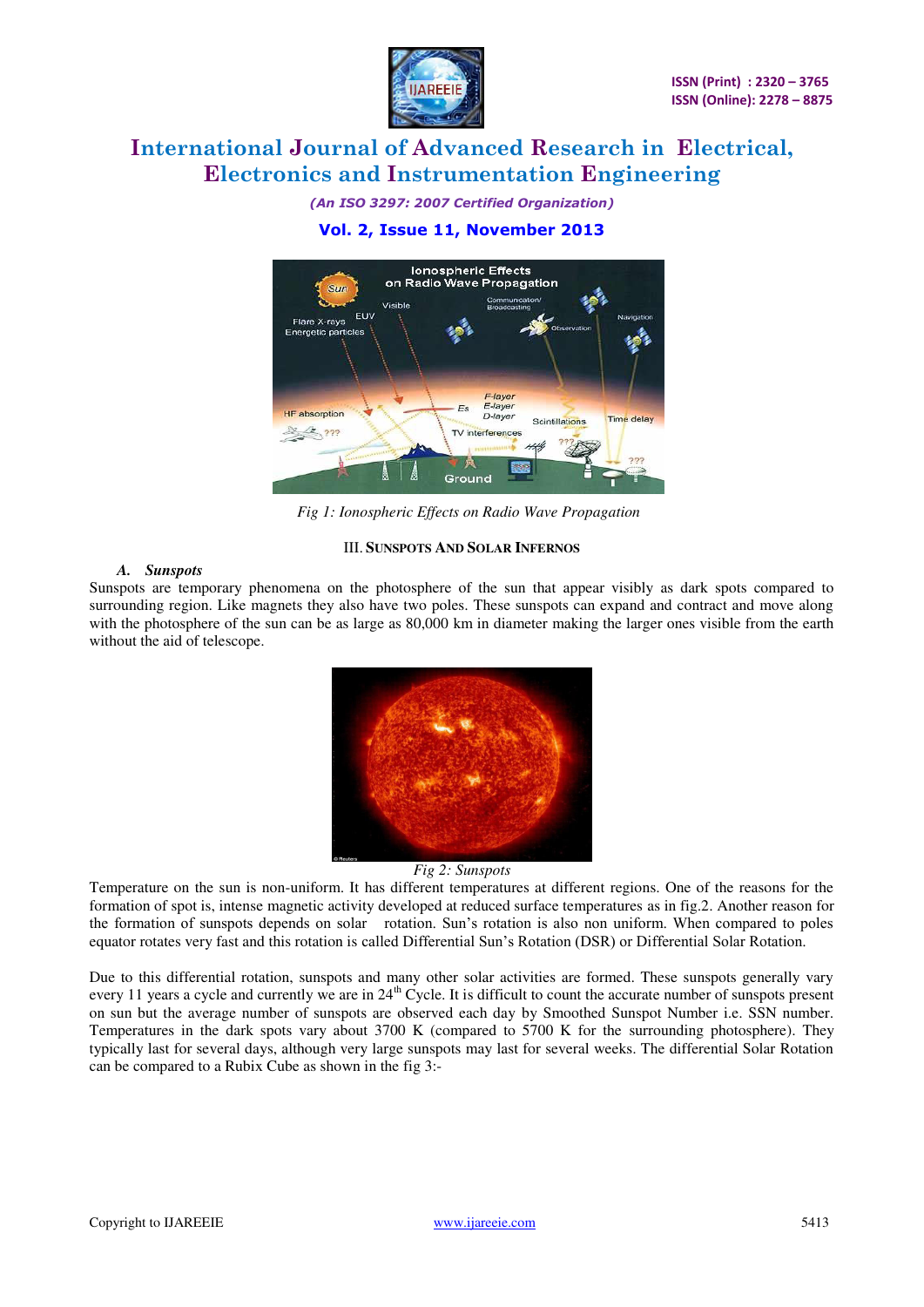

*(An ISO 3297: 2007 Certified Organization)*  **Vol. 2, Issue 11, November 2013** 



*Fig 3: Rubix Cube Equivalent to Differential Rotation of Sun* 

#### *B. Solar Infernos*

Solar Infernos are a massive tremendous violent explosions and a sudden brightening observed over the surface of the sun. These solar flares or solar infernos are erupted from sunspots. Along with these flares, UV rays, cosmic rays, X-rays and all other gasses like hydrogen, helium are produced as in fig.4. Whenever the accelerated charged particles (mainly electrons) interact or react with the plasma medium present on the sun these massive solar flares are occurred. Solar flares are classified as A, B, C and M or X depending on the peak intensity. Each class has peak intensity ten times more than the preceding one i.e. X>C>B>A. X class or M class flares are most powerful flares which shows a variety of effects on the Earth's environment. Whereas the flares which has less intensity increases the ionization of the upper part of the atmosphere and interfere with short radio waves and improves radio communications.



*Fig 4: Solar Flare* 

#### *C. Use Of Solar Infernos For Efficient Working Of Communication Equipment*

This paper deals, how the efficient communication can be done by utilising solar infernos erupted from sun. Now let us see the co-relation between sunspots and propagation conditions. Number of sunspots varying during a period of sunspot cycle can be treated in two ways:-

*SUNSPOT MAXIMUM*:- It means large number of sunspots and high solar surface activity on the photosphere of the sun.

*SUNSPOT MINIMUM*: - It means less number of sunspots and low solar activity on the photosphere of the sun.

Whenever the high frequency electromagnetic wave transmitted from the transmitter, hits the ionosphere, reflection to the desired destination depends on the coefficients of reflection and absorption. If sun is more active more spots are generated and more radiation is produced which can affect the Earth's ionosphere. Therefore when infernos are high Ionosphere's reflection coefficient is extremely high and absorption is almost zero which provides worldwide propagations.

The ability of the ionosphere to reflect high frequency radio signals depends on amount of solar radiations. Solar activity influences all radio communications beyond ground wave or line of sight. When sun is active frequencies up to40MHz or more can be useful for long wave communication all over the globe. Hence by these infernos efficient communications are obtained. The device which is used for ionosphere communication is **HAM Radio** shown in fig.5.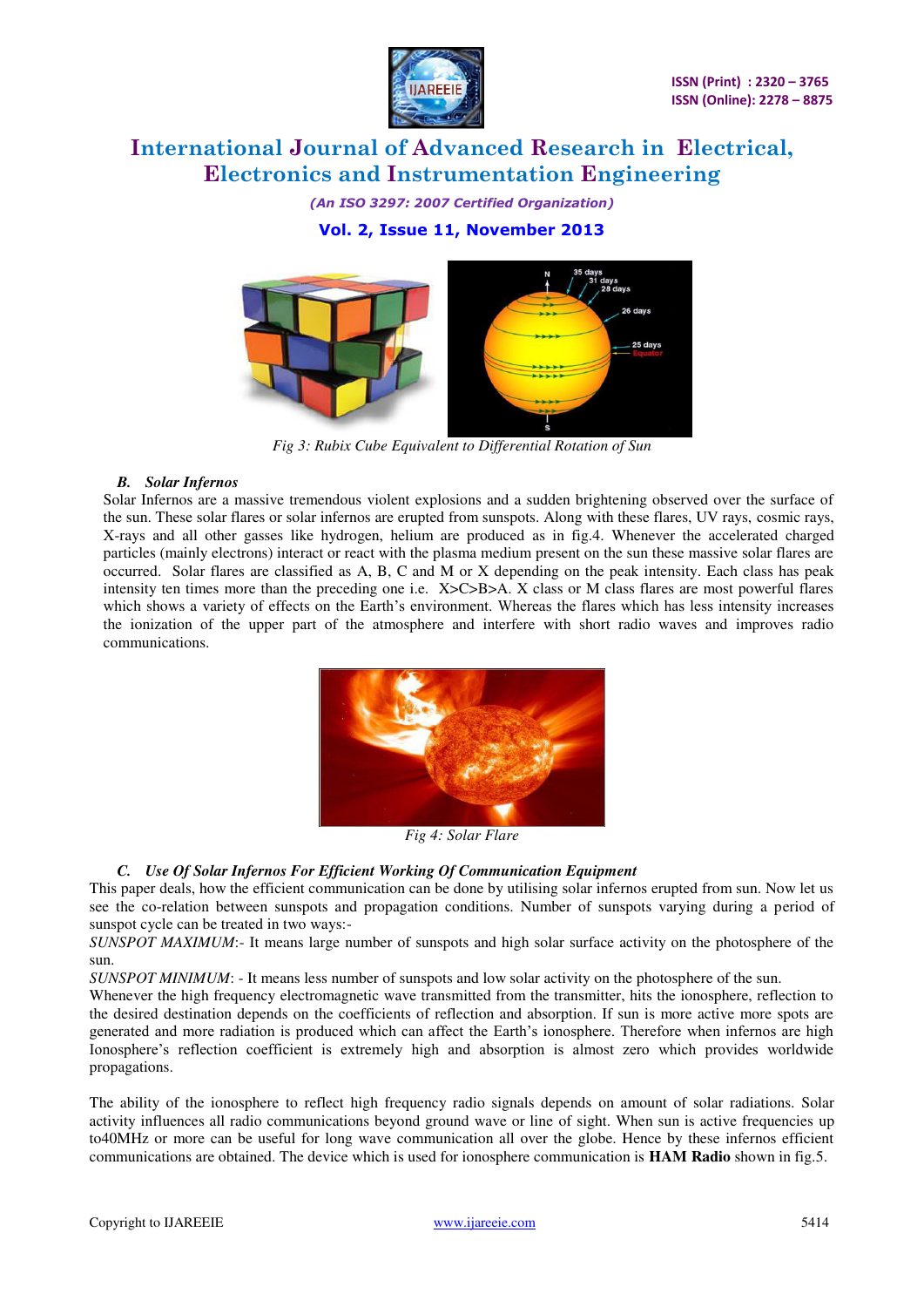

*(An ISO 3297: 2007 Certified Organization)*  **Vol. 2, Issue 11, November 2013** 



*Fig 5: HAM Radio Equipment* 

#### *D. Solar Flux*

By determining the solar flux, ideal propagation can be obtained. Radiation from the sun can be determined at several radio frequencies, out of which 2800MHZ with a wavelength of 10.7 cm is commonly used. The signal which transmits with this frequency is termed as Solar Flux. By measuring this one can determine the affect of radiation by the sun on ionosphere. Higher value of solar flux indicates that high frequencies can propagate. There is also a relation between SSN number and solar flux i.e. as SSN number increases from 0 to 200, flux varies from 60 to 300.

#### *Advantages:-*

- 1. Increase of spots activity increases the ionization and improves radio propagation.
- 2. Ionization can be done even at night times by cosmic rays.
- 3. A class flares and B class flares gives effective ionization without affecting the earth.
- 4. Devices like HAM are much efficient in ionospheric propagation.
- 5. Infernos do not last for many hours.

#### *Disadvantages:-*

- 1. Most powerful radiations like X class radiations effects the earth.
- 2. Temperature may increase more and more
- 3. There are also health issues for pilots and astronauts
- 4. Lack of ozone layer extensive UV radiations may reach the earth.



*Fig 6: Graph of Sunspot Observations* 

The era of Radio astronomy began in 1931 although invention of telescope took place in 1608. Hence from the above graph (fig.6) it is evident that the disasters that took place in the period of 1600 to 1900 are less compared to disasters occurring in the period of 1900 to 2000.

#### *E. SPECTROHELIOSCOPE to Examine Sunspots*

A spectrohelioscope is a type of solar telescope designed by George Ellery Hale in 1924 to allow the Sun to be viewed in a selected wavelength of light. The basic spectrohelioscope as shown in fig.7 is a complex machine that uses [a spectroscope](http://en.wikipedia.org/wiki/Spectroscope) to scan the surface of the sun. The image from the [objective lens i](http://en.wikipedia.org/wiki/Objective_lens)s focused on a narrow slit revealing only a thin portion of the sun's surface. The light is then passed through a [prism](http://en.wikipedia.org/wiki/Prism_\(optics\)) o[r diffraction grating](http://en.wikipedia.org/wiki/Diffraction_grating) to spread the light into a spectrum. The spectrum is then focused on another slit that allows only a narrow part of the spectrum (the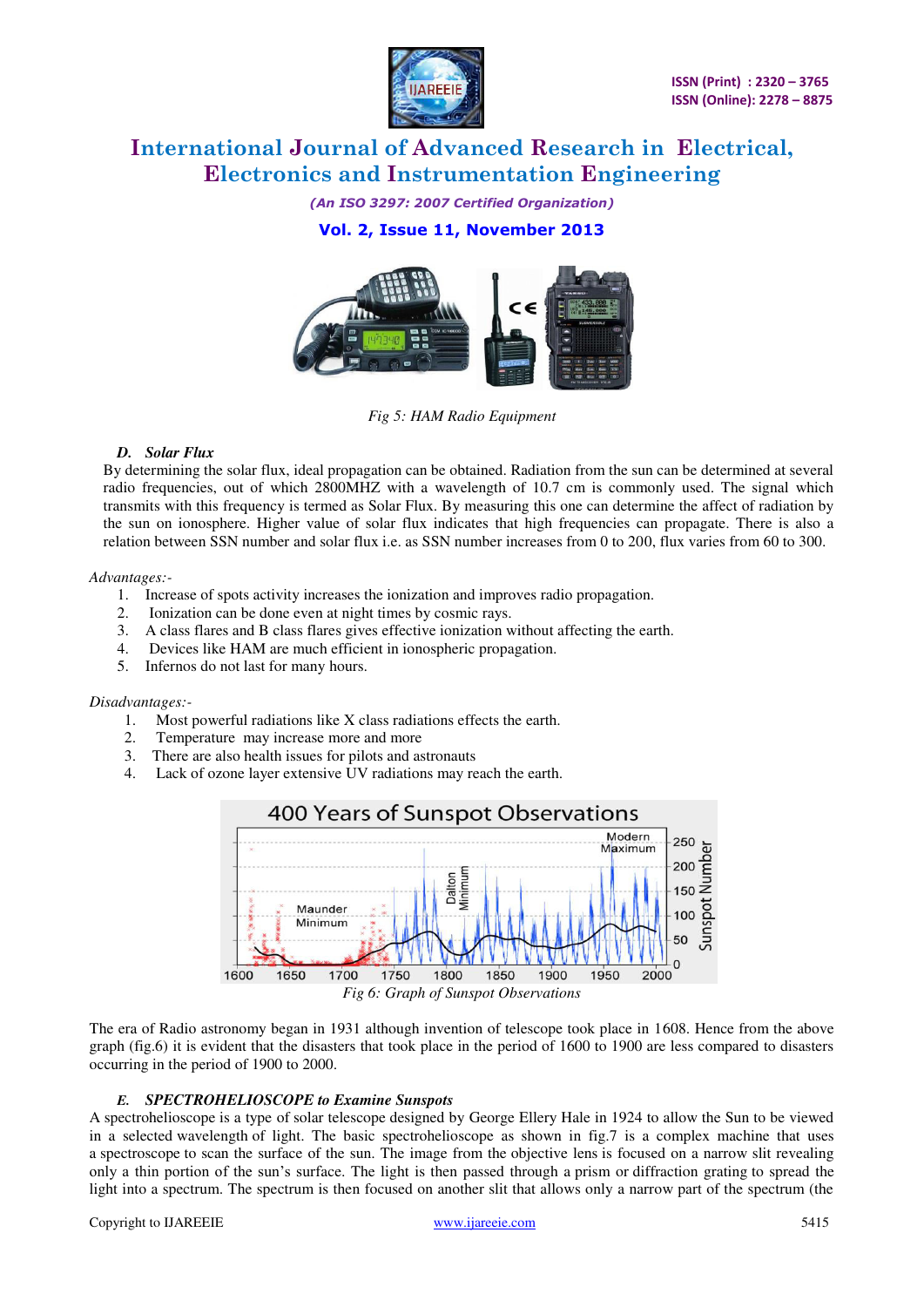

*(An ISO 3297: 2007 Certified Organization)* 

### **Vol. 2, Issue 11, November 2013**

desired wavelength of light for viewing) to pass. The light is finally focused on an eyepiece so the surface of the Sun can be seen. The view, however, would be only a narrow strip of the Sun's surface. The slits are moved in unison to scan across the whole surface of the sun giving a full image. Independently nodding mirrors can be used instead of moving slits to produce the same scan: the first mirror selects a slice of the sun; the second selects the desired wavelength.



*Fig 7: SPECTROHELIOSCOPE* 

#### IV.**EXAMPLES WHERE COMMUNICATIONS HELPED AT DISASTROUS TIMES**

- On September 11, 2001, attack on the **World Trade Center** in **Manhattan**, where amateur radio was used to coordinate disaster relief activities when other systems failed.
- **Katrina Hurricane** in September 2005, where amateur radio was used to coordinate disaster relief activities when other systems failed.
- On December 26, 2004, an earthquake and resulting Tsunami across the Indian Ocean wiped out all communications except for a **DX-Pedition** (amateur radio operators) they provided a means to coordinate relief efforts.
- On November 15, 2012, a HAM Radio Operator saved a **United Flight** saving the lives of hundreds of passengers.
- On June 30, 2013, HAM Radio Operators gave a ray of hope to the people who missed their family members in **Uttarkhand floods**.
- On October 11, 2013, HAM Radio Operators from Hyderabad have swung into action up to offer their services for communication with the dangerous threat of **Cyclone Phailin** looming large.

#### V. **CONCLUSION**

Today there is the need for conservation of natural resources as there is decline in plenty of resources. Development of eco-friendly measures such as increasing the use of solar power gadgets can minimize power consumptions where an abundant hydroelectric and thermal power can be saved (fig.8). This type of measures can reduce man-made disasters to a possible extent. Communication plays a vital role in the advent of a disaster. So it would be wise to develop gadgets like HAM Radios which are amiable to nature rather than using high radiation mobiles which harms both people and Mother Nature. Though disasters in the sun like Solar Infernos, Sun Spots and Solar Flares increase our earth's temperature, we could still utilize these disasters for enhancing our communication and to look forward for a better world of tomorrow.



Copyright to IJAREEIE www.ijareeie.com 5416 *Fig 8: Helios UAV Solar Powered Flight*